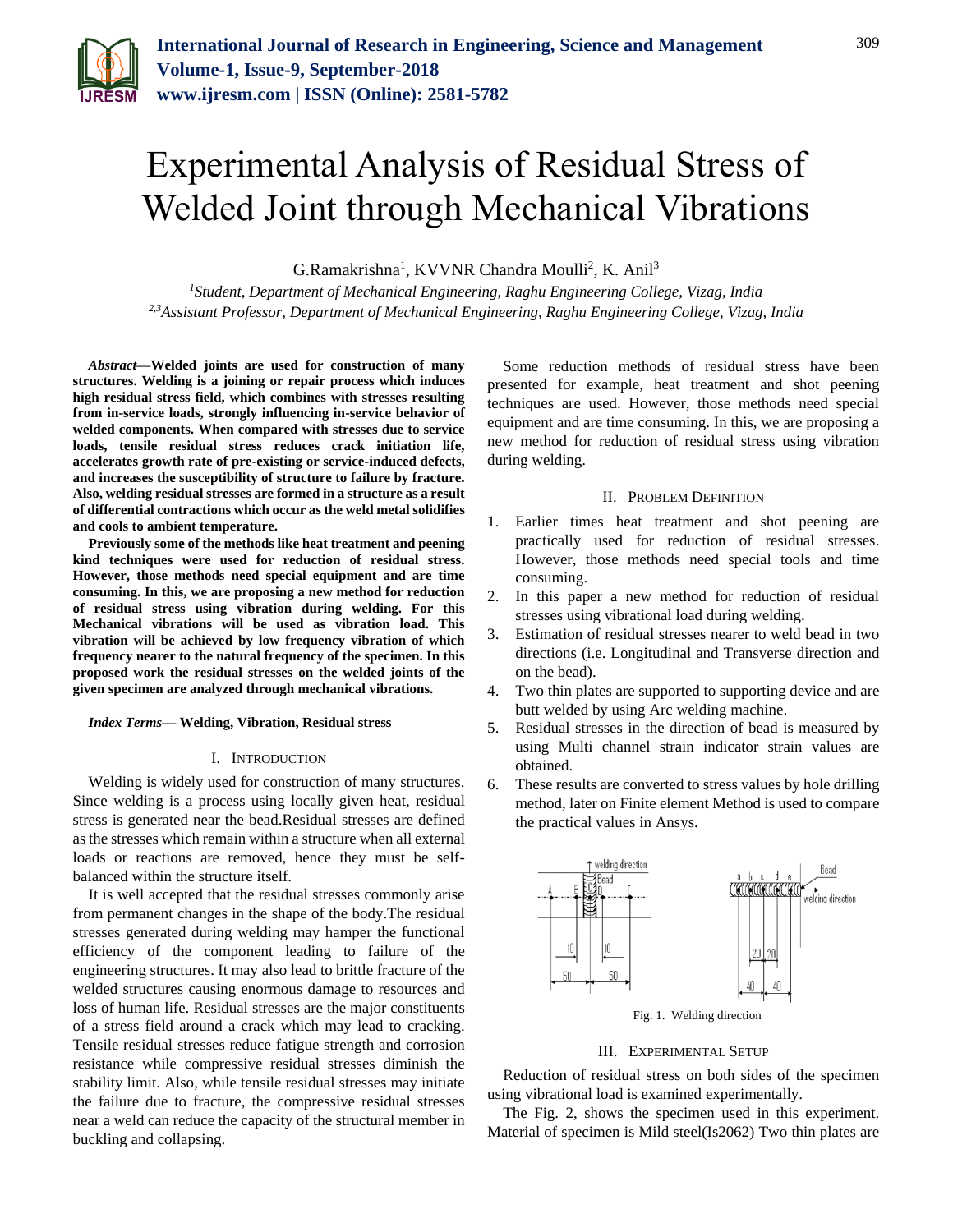

# **International Journal of Research in Engineering, Science and Management Volume-1, Issue-9, September-2018 www.ijresm.com | ISSN (Online): 2581-5782**

supported on to supporting devices by bolts as shown in fig.1. Specimens are vibrated by a vibromotor during welding specimens are butt-welded using an arc welding machine. In order to examine the effect on excitation frequency on reduction residual stress amplitudes of excitation frequencies are chosen as 70, 80, 84 and 90Hz. The frequencies are measured by the vibrometer. Size and shape of specimen made of mild steel for general structure (mm) in Fig. 3.



Fig. 2. Supporting device for welding



Fig. 3. Size and shape of specimen made of mild steel for general structure

After completion of welding the specimens are taken to the multi-channel strain indicator for measuring strains. In this method, therefore, strain gauges in the form of a three element rosette are placed in the area under consideration. A throughthickness hole is drilled in the centre of the strain gauge rosette. In this way the residual stresses in the area surrounding the drilled hole are relaxed and the relieved radial strains can be measured with a suitable multi-channel strain gauge.



Fig. 4. Strain gauges are bonded to the specimens



Fig. 5. Strains are measured by multi-channel strain indicator

# IV. CALCULATION

*Hole drilling Method:* According to this popular and well established method residual stress is determined by measuring the relieved radial strain when drilling a small through-hole into the weld plate. Two principal stresses,



# V. OBSERVATIONS

From the above experimental setup, through the multichannel strain indicator the following are the observations of residual stresses values are shown in tables.

TABLE I RESIDUAL STRESS VALUES AT DIFFERENT FREQUENCIES AT FIRST SIDE

| PERPENDICULAR TO THE BEAD |                                 |       |       |      |      |  |  |  |
|---------------------------|---------------------------------|-------|-------|------|------|--|--|--|
| <b>DISTANCE</b>           | <b>RESIDUAL</b><br>STRESS (Mpa) |       |       |      |      |  |  |  |
|                           | WITHOUT                         | 70 HZ | 80 HZ | 84Hz | 90Hz |  |  |  |
| $-50$                     | 73                              | 180   | 53    | 35   | 115  |  |  |  |
| $-30$                     | 230                             | 88    | 150   | 76   | 224  |  |  |  |
| $-10$                     | 270                             | 112   | 157   | 98   | 170  |  |  |  |
|                           | 446                             | 218   | 360   | 201  | 562  |  |  |  |
| 10                        | 270                             | 112   | 157   | 98   | 170  |  |  |  |
| 30                        | 230                             | 88    | 150   | 76   | 224  |  |  |  |
| 50                        | 72                              | 190   | 52    | 25   | 115  |  |  |  |

TABLE II RESIDUAL STRESS VALUES AT DIFFERENT FREQUENCIES AT FIRST SIDE PERPENDICULAR TO THE BEAD

| ÷               |                                 |      |      |      |      |  |  |
|-----------------|---------------------------------|------|------|------|------|--|--|
| <b>DISTANCE</b> | <b>RESIDUAL</b><br>STRESS (Mpa) |      |      |      |      |  |  |
|                 | <b>WITHOUT</b>                  | 70HZ | 80HZ | 84Hz | 90Hz |  |  |
| $-50$           | 174                             | 12   | 13   |      | 269  |  |  |
| $-30$           | 215                             | 122  | 150  | 119  | 328  |  |  |
| $-10$           | 391                             | 199  | 183  | 128  | 397  |  |  |
| 0               | 397                             | 219  | 275  | 137  | 434  |  |  |
| 10              | 391                             | 199  | 183  | 128  | 397  |  |  |
| 30              | 215                             | 122  | 150  | 119  | 328  |  |  |
| 50              | 174                             | 12   | 13   |      | 269  |  |  |